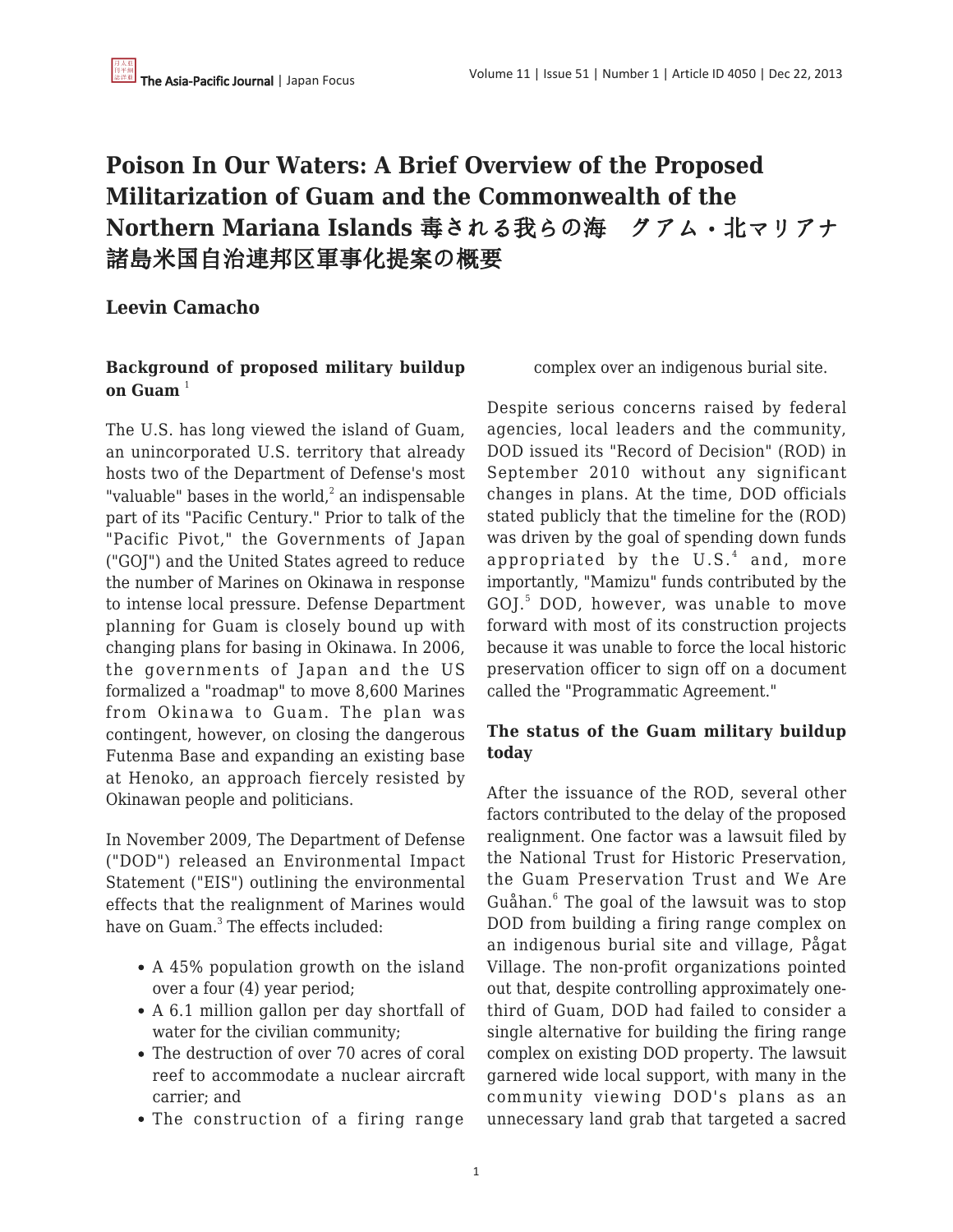

site. This attitude was grounded in the history of land-taking on Guam, where the DOD had controlled approximately half of the island and had only slowly begun to return unused or "underutilized" property to its original landowners.



Congress's demand that DOD identify and justify costs also slowed the proposed military build-up. In June 2011, the Government Accountability Office ("GAO") released a report on the cost and financial challenges surrounding the Guam realignment. The GAO estimated the cost of the buildup at \$23.8B, more than double the \$10.27B cost estimate agreed upon by the GOJ and the U.S. Furthermore, the DOD's failure to provide Congress with its own master plan detailing the funds necessary to complete the transfer of Marines from Okinawa to Guam drew the attention of several U.S. senators, including influential members of the Senate Armed Services Committee. Committee Chairman Senator Carl Levin, Senator John McCain and Senator Jim Webb called DOD's plans "unrealistic, unworkable and unaffordable."<sup>7</sup> Senator Claire McCaskill, another member of the Senate Armed Services Committee, stated that its members "will not authorize such multibillion-dollar projects without showing the rigorous analysis behind why we are doing what we are doing and a well-thought-out master plan of how we are going to get it done

at a set cost and on a set schedule."<sup>8</sup> Congress subsequently required that certain conditions be met before it appropriated funding for projects related to the movement of Marines to  $Guan:<sup>9</sup>$ 

- A preferred force lay-down from the Commandant of the Marine Corps;
- Master plans for Marine Corps facilities and infrastructure on Guam and Hawaii;
- An outline of funds and construction necessary to restore facilities and infrastructure at Futenma; and
- An outline of the impacts and costs that the proposed buildup would have on civilian utilities, facilities and infrastructure.

DOD plans suffered a legal setback when, in November 2011, it conceded to the demands of plaintiffs in the lawsuit to save Pågat Village and agreed to reevaluate sites for its proposed firing range complex. DOD agreed to evaluate all reasonable alternatives in the preparation of a Supplemental Environmental Impact Statement ("SEIS"), estimating that the process would take years to complete.

More changes to the 2006 Roadmap were announced in February 2012 and formalized after a "2 + 2 meeting" held between the U.S. and Japan. In a Joint Statement issued on April 26, 2012, the GOJ and the U.S. officially "delinked" the movement of Marines to Guam from the controversial Futenma Replacement Facility at Henoko on Okinawa.<sup>10</sup> Under the adjusted agreement, the number of Marines moving to Guam would be reduced from 8,600 to approximately 5,000. The Joint Statement indicated that 9,000 Marines would be moved from Okinawa, 5,000 Marines moving to Guam and the remaining 4,000 "rotating" between Australia and Hawaii. Based on the changes in force structure, the scope of the SEIS, initiated to assess the location of the proposed firing range complex, was expanded to analyze new housing and basing options.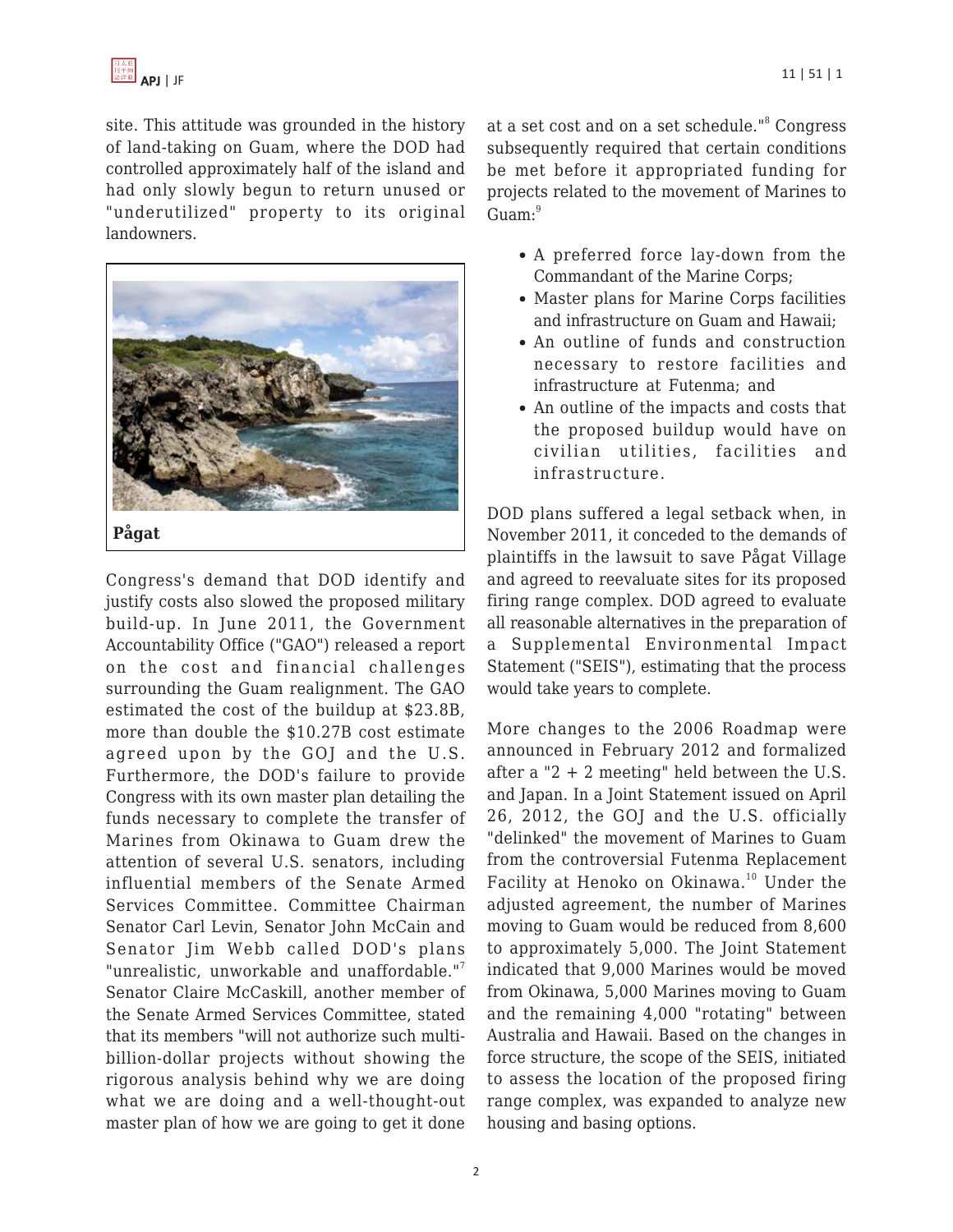DOD estimates that a draft SEIS for the proposed firing range complex and basing options will be released in March 2014.

## **Cost of the Pivot: 9,000 Marines realigned for \$18.3B**

The original estimated cost of building a new Marine Corps base on Guam for 8,600 marines and their dependents was  $$10.27B<sup>11</sup>$  The GOJ would pay \$6.09B of this, with the U.S. agreeing to pay \$3.18B. The 2006 estimates also included a \$1B "super highway" that was artificially included to bring the percentage of costs borne by the GOJ down.<sup>12</sup> The 2011 GAO report criticized this estimate and stated that the cost of the proposed military build-up on Guam would actually be \$23.8B.

DOD announced a reduction in the number of Marines moving to Guam from 8,600 to approximately 5,000 in the April 2012 Joint Statement. Based on the reduced number of Marines and dependents that would be moved to Guam under this new plan, DOD estimated that the cost of the realignment would be  $$8.6B<sup>13</sup>$  Of this amount, the GOJ would be responsible for paying \$3.1B. According to a report published by GAO in June 2013, the U.S. would pay \$2.5B to move additional Marines to Hawaii.

The GAO concluded that even these estimates were "not reliable."<sup>14</sup> A presentation given at a closed door "roundtable" by Bryan H. Wood, Director of Plans, Policies and Operations of the Pacific Division of the U.S. Marine Corps Headquarters, supported the GAO's conclusion. Wood estimated that the total cost of DOD's "preferred laydown" for the realignment of Marines from Okinawa to Guam and Hawaii would be  $$18.3B.<sup>15</sup>$  This would put the cost of moving 9,000 Marines from Okinawa at approximately \$2M per Marine. Wood estimated that, of this amount, the U.S. would be responsible for \$12B with the GOJ contributing \$6.3B.

#### **DOD's Vision for the Marianas: Poison in our Waters**

The Marine's move to Guam is just one component of DOD's vision for the Mariana Islands. In addition to the "rebalancing" of Marine Corps forces to  $Guan^{16}$  DOD has announced two other proposals that impact Guam and the wider region: (1) the Mariana Islands Range Complex ("MIRC") / Mariana Islands Training and Testing ("MITT") and (2) the Commonwealth of the Northern Mariana Islands ("CNMI") Joint Military Training Proposal.

The MIRC was the subject of an EIS that was finalized when DOD issued its Record of Decision in July 2010. DOD released its EIS for the MIRC in May 2010, literally months after it had published the 10,000 page EIS for the Marine realignment. The MIRC authorized the use of land, sea, and air for various military training exercises. The total geographical area of the MIRC is approximately 500,000 square nautical miles $17$  making it, according to one DOD official, the largest training range within DOD. To provide some context, the geographical area covered by the MIRC is three (3) times larger than the state of California.

DOD recently published an EIS for the MITT, which seeks to nearly double the area of the MIRC. Under the MITT, DOD would be authorized to conduct training and military exercises from the Mariana Islands as far west as Palau. The total area to be covered under this training complex would be 984,000 square nautical miles.<sup>18</sup> To provide context, this range will be larger than the states of Washington, Oregon, California, Idaho, Nevada, Arizona, Montana and New Mexico combined.

The second proposal announced by DOD this year is to establish unit and combined level training in the CNMI. As part of obtaining commonwealth status, the CNMI leased two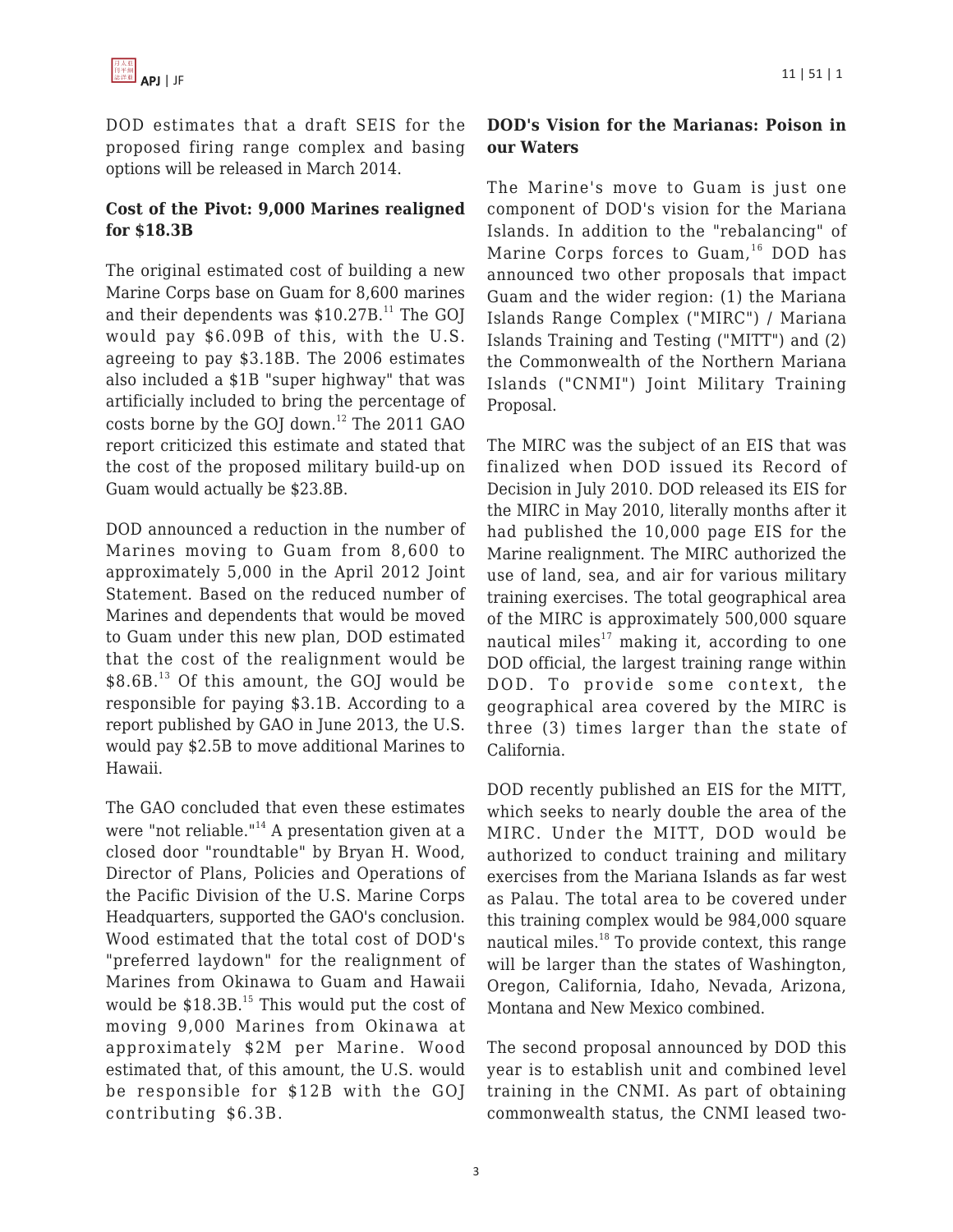thirds of the island of Tinian and the entire island of Farallon de Medinilla to DOD for military training. The CNMI Joint Military Training Proposal would expand DOD operations in the CNMI by introducing unit level training on DOD leased lands on Tinian.<sup>19</sup> Under this proposal, DOD would also turn the entire island of Pagan into a combined level training range with supporting facilities. This plan would permanently displace the indigenous people of Pagan, who have been waiting for decades to be cleared by their local government to return home.<sup>20</sup>

While those following these studies closely have treated each proposal independently, presentations made at a closed-door "roundtable" meeting hosted by military lobbyists on Guam gave a glimpse of DOD's long-term objectives in the region. The Guam United States Asia Security Alliances or GUASA (the Chamorro word for sharpening a spear or fishing by use of poison) formed in 2012 to lobby Congress for military contracts on Guam and in the CNMI. In September 2013, GUASA invited several defense experts to Guam to discuss the continued militarization of the region and, specifically, expanding the role of Guam and the Marianas.

Amphibious assault training exercises were a major topic of discussion. One presenter pointed out that, in light of the threat of conflict surrounding the South China Sea and the Senkaku (Diaoyutai) Islands, the Marine Corps was now the "force of choice" because of its amphibious capabilities. The plans for the Mariana Islands, and in particular the plans to take control over Pagan, would center on the ability to conduct joint military amphibious assault training exercises with countries allied with the U.S. such as Japan. A GUASA member confirmed this position when he publicly stated that DOD control over Pagan was the "key linchpin" for the proposed military buildup. $^{21}$  To assist in these training exercises, one defense expert explained that DOD is planning to deploy Joint High Speed Vehicles to Guam as well as Australia, Hawaii and Japan. The threat of conflicts over island areas has also been used to push for the deployment of Osprey to Okinawa as well as Guam. This line of thought is at odds with statements made by former Secretary of Defense Robert M. Gates, who pointed out that "advances in anti-ship systems keep pushing the potential launch point from shore."<sup>22</sup> "On a more basic level," Gates asked, "in the  $21<sup>st</sup>$  century, what kind of amphibious capabilities do we really need to deal with the most likely scenarios and then how much?"

Logic notwithstanding, the overarching goal of the GUASA conference appears to be the preparation of a "white paper" justifying an increase in military presence on Guam and the region. Ultimately, this "white paper" will be used to lobby Congress to release funds for military construction projects on Guam and / or to ease the conditions currently kept in place by the U.S. Senate. GUASA is hopeful that the return on investment for this "white paper" will be greater than the hundreds of thousands of dollars they have paid to Washington D.C. lobbyists.

#### **Conclusion**

On a visit to Makua Valley in Hawai'i, Kyle Kajihiro told me the legend of a villainous shape shifter who would change shape from man to shark in order to lure his prey. "Shapeshifting U.S. militarism maneuvers to keep its opponents and victims guessing, to occupy our attention in one direction while executing a different tactic in another part of the world."<sup>23</sup> Shape-shifting also serves another, more pragmatic purpose: finding a way to justify the huge sums of money given to the DOD each year for construction and weapons development. The Guam realignment is an example of how the number of Marines and dependents moving from Okinawa can be cut down by three-fourths, while the overall price tag increases. DOD will be bird, frog, shark –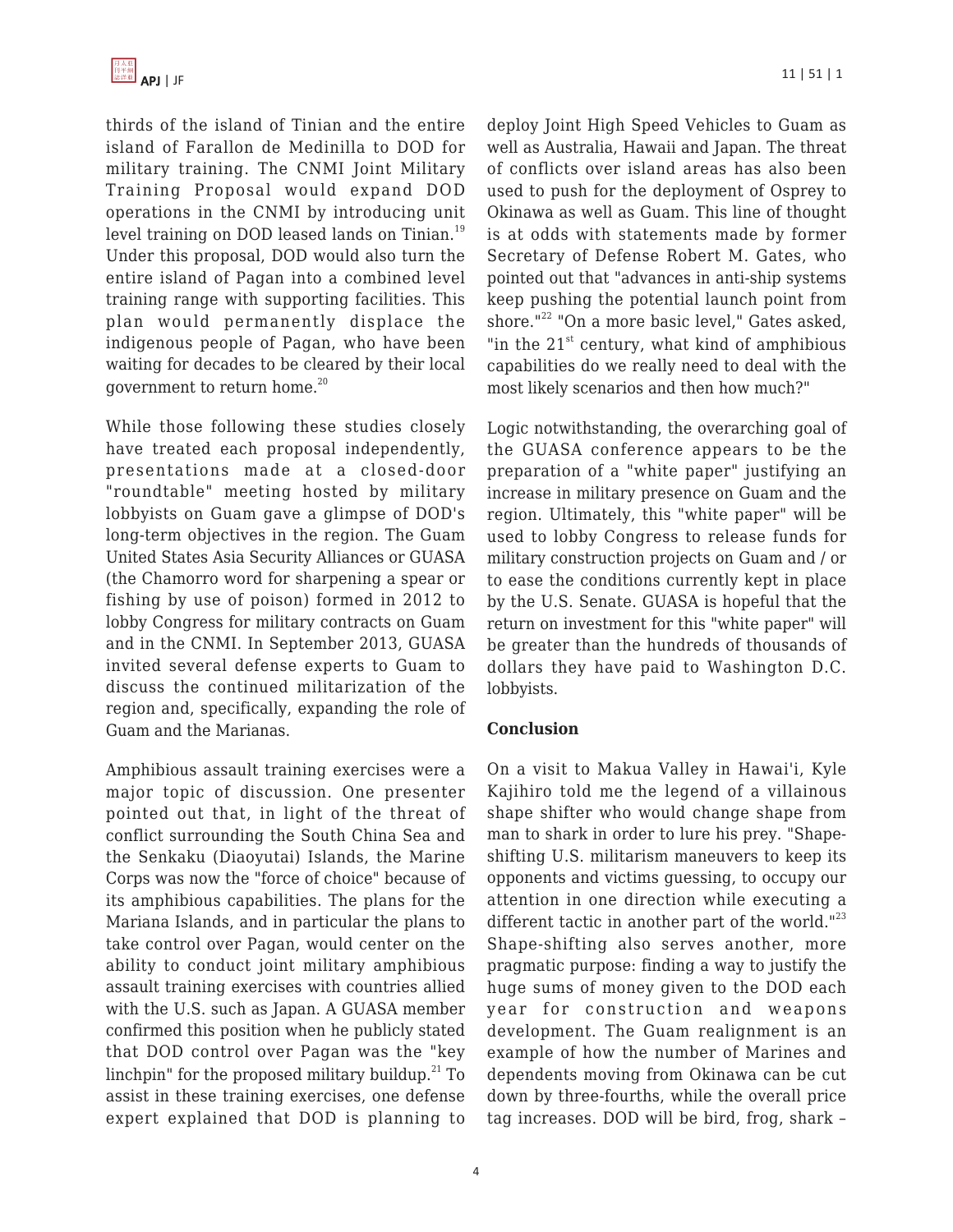

whatever it takes to secure defense appropriations.

Leevin Camacho is a practicing attorney in Guam and active member of WeAreGuåhan-a collective of concerned individuals engaged in the preservation of native Chamorro culture, environment and resources. His research and work are focused on social and domestic issues. He is a contributor to [Under Occupation:](http://www.c-s-p.org/Flyers/Under-Occupation--Resistance-and-Struggle-in-a-Militarised-Asia-Pacific1-4438-4750-X.htm) [Resistance and Struggle in a Militarised Asia-](http://www.c-s-p.org/Flyers/Under-Occupation--Resistance-and-Struggle-in-a-Militarised-Asia-Pacific1-4438-4750-X.htm)[Pacific](http://www.c-s-p.org/Flyers/Under-Occupation--Resistance-and-Struggle-in-a-Militarised-Asia-Pacific1-4438-4750-X.htm).

Recommended citation: Leevin Camacho, "Poison In Our Waters: A Brief Overview of the Proposed Militarization of Guam and the Commonwealth of the Northern Mariana Islands," The Asia-Pacific Journal, Vol. 11, Issue 51, No. 1, December 23, 2013.

Related articles

• Leevin Camacho and Daniel Broudy, ['Sweetening' the Pentagon's Deal in the](https://apjjf.org/-Leevin-Camacho/3963) [Marianas: From Guam to Pagan](https://apjjf.org/-Leevin-Camacho/3963)

• Yonamine Michiyo, [Economic Crisis Shakes](https://apjjf.org/-Yonamine-Michiyo/3494) [US Forces Overseas: The Price of Base](https://apjjf.org/-Yonamine-Michiyo/3494) [Expansion in Okinawa and Guam](https://apjjf.org/-Yonamine-Michiyo/3494)

• Catherine Lutz, [US Military Bases on Guam in](https://apjjf.org/-Catherine-Lutz/3389) [Global Perspective](https://apjjf.org/-Catherine-Lutz/3389)

• LisaLinda S. Natividad and Victoria Lola-Leon, [The Explosive Growth of U.S. Military](https://apjjf.org/-Victoria_Lola_Leon-Guerrero/3454) [Power on Guam Confronts People Power:](https://apjjf.org/-Victoria_Lola_Leon-Guerrero/3454) [Experience of an island people under Spanish,](https://apjjf.org/-Victoria_Lola_Leon-Guerrero/3454) [Japanese and American colonial rule](https://apjjf.org/-Victoria_Lola_Leon-Guerrero/3454)

• Kensei YOSHIDA, [Okinawa and Guam: In the](https://apjjf.org/-Yoshida-Kensei/3378) [Shadow of U.S. and Japanese "Global Defense](https://apjjf.org/-Yoshida-Kensei/3378) [Posture"](https://apjjf.org/-Yoshida-Kensei/3378)

• LisaLinda Natividad and Gwyn Kirk, [Fortress](https://apjjf.org/-Gwyn-Kirk/3356) [Guam: Resistance to US Military Mega-Buildup](https://apjjf.org/-Gwyn-Kirk/3356)

#### **Notes**

<sup>1</sup> A more detailed analysis of the EIS process on

Guam can be found in Daniel Broudy, Peter Simpson, and Makoto Arakaki, eds. "[Under](http://www.c-s-p.org/Flyers/Under-Occupation--Resistance-and-Struggle-in-a-Militarised-Asia-Pacific1-4438-4750-X.htm) [Occupation: Resistance and Struggle in a](http://www.c-s-p.org/Flyers/Under-Occupation--Resistance-and-Struggle-in-a-Militarised-Asia-Pacific1-4438-4750-X.htm) [Militarized Asia-Pacific](http://www.c-s-p.org/Flyers/Under-Occupation--Resistance-and-Struggle-in-a-Militarised-Asia-Pacific1-4438-4750-X.htm)"

 $2$  According to the Pentagon's 2013 "Base Structure Report, Andersen Air Force Base has a "replacement value" of \$5.49 billion; Naval Base Guam has a replacement value of \$4.99 billion.

 $3$  All documents related to the Guam buildup EIS can be found [here](http://guambuildupeis.us/documents). (last visited Oct. 28, 2013).

4 "Bice Blitz Ahead of ROD Release" found [here](http://www.pacificnewscenter.com/index.php?option=com_content&view=article&id=7976:archbishop-changes-his-mind-and-decides-to-allow-public-attendance-at-friary-masses&catid=34:guam&Itemid=141) (last visited Oct. 27, 2013).

<sup>5</sup> According to the GAO, the U.S. is holding \$833.9 million of GOJ funds.

6 Guam Preservation Trust v. Gregory, CV10-00677LEK-RLP (Dist. Haw. 2010).

7 ["Senators Levin, McCain, Webb call for re](http://www.mccain.senate.gov/public/index.cfm?FuseAction=PressOffice.PressReleases&ContentRecord_id=e00453cd-c883-65d2-f9c3-489463b38af1)[examination of military basing plans in East](http://www.mccain.senate.gov/public/index.cfm?FuseAction=PressOffice.PressReleases&ContentRecord_id=e00453cd-c883-65d2-f9c3-489463b38af1) [Asia](http://www.mccain.senate.gov/public/index.cfm?FuseAction=PressOffice.PressReleases&ContentRecord_id=e00453cd-c883-65d2-f9c3-489463b38af1)" (last visited Oct. 27, 2013).

<sup>8</sup> "[Senate panel blocks funding for major](http://www.stripes.com/news/pacific/senate-panel-blocks-funding-for-major-military-projects-in-pacific-1.146637) [military projects in Pacific"](http://www.stripes.com/news/pacific/senate-panel-blocks-funding-for-major-military-projects-in-pacific-1.146637) found out (last visited Oct. 27, 2013).

9 Section 2832 of the National Defense Authorization Act for Fiscal Year 2013, Pub. L. No. 112-239 (2013).

 $10$  Joint Statement of the Security Consultative Committee (April 26, 2012) found [here](http://www.state.gov/r/pa/prs/ps/2012/04/188586.htm) (last visited Oct. 28, 2013).

<sup>11</sup> United States-Japan Roadmap for Realignment Implementation (May 1, 2006), found [here](http://www.mofa.go.jp/region/n-america/us/security/scc/doc0605.html) (last visited Oct. 28, 2013).

 $12$  According to a cable published by Wikileaks, the U.S. requested that any agreements for the Guam realignment "delete reference to the approximately one billion dollar military road